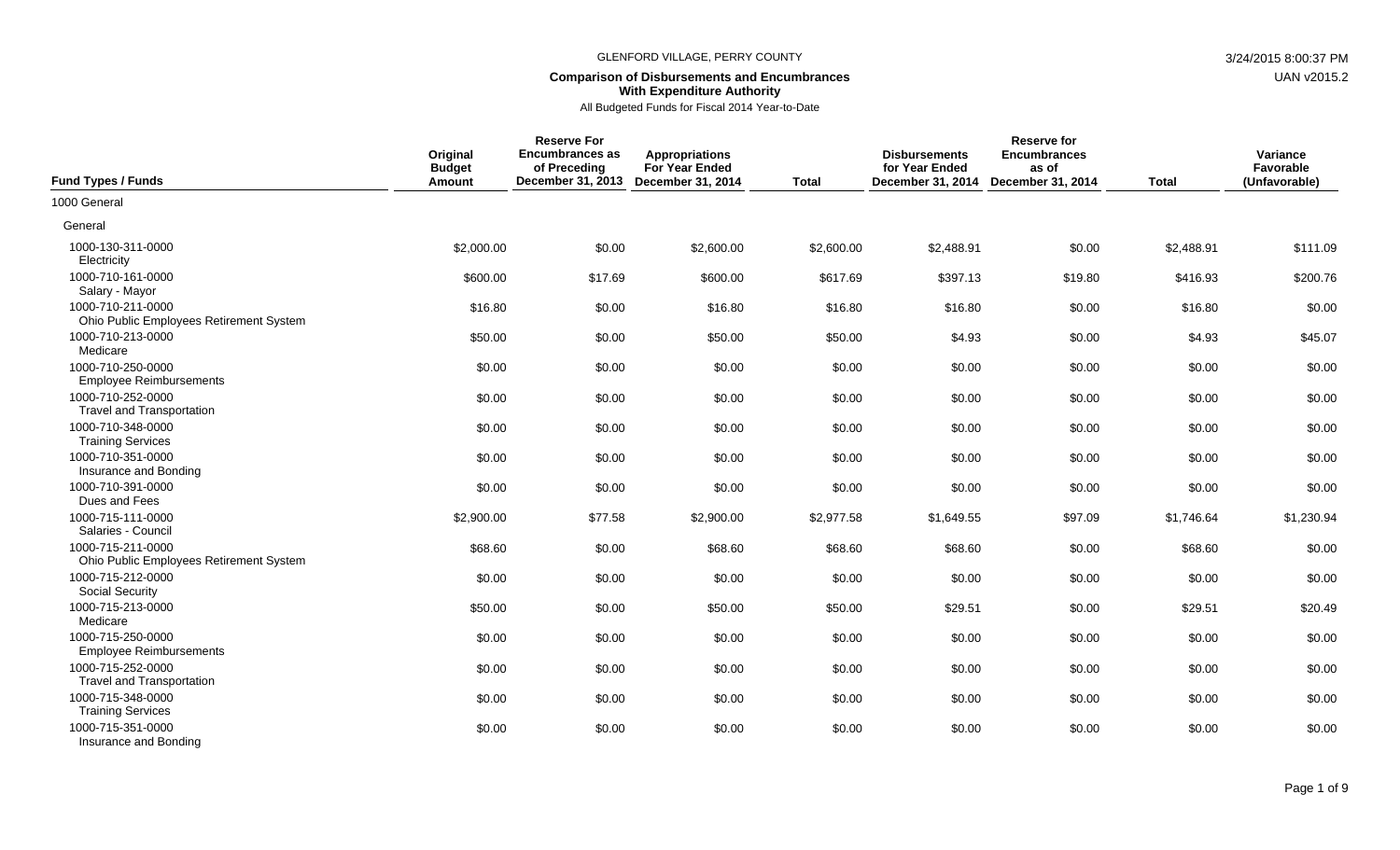## **Comparison of Disbursements and Encumbrances With Expenditure Authority**

| <b>Fund Types / Funds</b>                                    | Original<br><b>Budget</b><br><b>Amount</b> | <b>Reserve For</b><br><b>Encumbrances as</b><br>of Preceding<br>December 31, 2013 | <b>Appropriations</b><br><b>For Year Ended</b><br><b>December 31, 2014</b> | <b>Total</b> | <b>Disbursements</b><br>for Year Ended<br>December 31, 2014 | <b>Reserve for</b><br><b>Encumbrances</b><br>as of<br><b>December 31, 2014</b> | <b>Total</b> | Variance<br>Favorable<br>(Unfavorable) |
|--------------------------------------------------------------|--------------------------------------------|-----------------------------------------------------------------------------------|----------------------------------------------------------------------------|--------------|-------------------------------------------------------------|--------------------------------------------------------------------------------|--------------|----------------------------------------|
| 1000-715-391-0000                                            | \$300.00                                   | \$0.00                                                                            | \$300.00                                                                   | \$300.00     | \$246.68                                                    | \$0.00                                                                         | \$246.68     | \$53.32                                |
| Dues and Fees                                                |                                            |                                                                                   |                                                                            |              |                                                             |                                                                                |              |                                        |
| 1000-725-121-0000<br>Salary - Clerk/Treasurer                | \$3,600.00                                 | \$59.41                                                                           | \$3,600.00                                                                 | \$3,659.41   | \$3,349.48                                                  | \$304.61                                                                       | \$3,654.09   | \$5.32                                 |
| 1000-725-211-0000<br>Ohio Public Employees Retirement System | \$504.00                                   | \$0.00                                                                            | \$504.00                                                                   | \$504.00     | \$451.92                                                    | \$0.00                                                                         | \$451.92     | \$52.08                                |
| 1000-725-213-0000<br>Medicare                                | \$53.00                                    | \$0.00                                                                            | \$53.00                                                                    | \$53.00      | \$31.64                                                     | \$0.00                                                                         | \$31.64      | \$21.36                                |
| 1000-725-225-0000<br><b>Workers' Compensation</b>            | \$100.00                                   | \$0.00                                                                            | \$100.00                                                                   | \$100.00     | \$100.00                                                    | \$0.00                                                                         | \$100.00     | \$0.00                                 |
| 1000-725-240-0000<br><b>Unemployment Compensation</b>        | \$0.00                                     | \$0.00                                                                            | \$0.00                                                                     | \$0.00       | \$0.00                                                      | \$0.00                                                                         | \$0.00       | \$0.00                                 |
| 1000-725-250-0000<br><b>Employee Reimbursements</b>          | \$100.00                                   | \$0.00                                                                            | \$100.00                                                                   | \$100.00     | \$20.00                                                     | \$0.00                                                                         | \$20.00      | \$80.00                                |
| 1000-725-252-0000<br><b>Travel and Transportation</b>        | \$100.00                                   | \$0.00                                                                            | \$100.00                                                                   | \$100.00     | \$66.00                                                     | \$0.00                                                                         | \$66.00      | \$34.00                                |
| 1000-725-348-0000<br><b>Training Services</b>                | \$175.00                                   | \$0.00                                                                            | \$175.00                                                                   | \$175.00     | \$175.00                                                    | \$0.00                                                                         | \$175.00     | \$0.00                                 |
| 1000-725-351-0000<br>Insurance and Bonding                   | \$2,000.00                                 | \$0.00                                                                            | \$2,000.00                                                                 | \$2,000.00   | \$1,416.00                                                  | \$0.00                                                                         | \$1,416.00   | \$584.00                               |
| 1000-725-391-0000<br>Dues and Fees                           | \$0.00                                     | \$0.00                                                                            | \$0.00                                                                     | \$0.00       | \$0.00                                                      | \$0.00                                                                         | \$0.00       | \$0.00                                 |
| 1000-730-313-0000<br><b>Natural Gas</b>                      | \$873.00                                   | \$0.00                                                                            | \$2,873.00                                                                 | \$2,873.00   | \$1,732.00                                                  | \$200.00                                                                       | \$1,932.00   | \$941.00                               |
| 1000-745-341-0000<br>Accounting and Legal Fees               | \$500.00                                   | \$0.00                                                                            | \$500.00                                                                   | \$500.00     | \$438.35                                                    | \$0.00                                                                         | \$438.35     | \$61.65                                |
| 1000-745-342-0000<br><b>Auditing Services</b>                | \$0.00                                     | \$0.00                                                                            | \$0.00                                                                     | \$0.00       | \$0.00                                                      | \$0.00                                                                         | \$0.00       | \$0.00                                 |
| 1000-745-343-0000<br>Uniform Accounting Network Fees         | \$216.00                                   | \$0.00                                                                            | \$630.00                                                                   | \$630.00     | \$630.00                                                    | \$0.00                                                                         | \$630.00     | \$0.00                                 |
| 1000-750-300-0000<br><b>Contractual Services</b>             | \$7,500.00                                 | \$33.74                                                                           | \$7,500.00                                                                 | \$7,533.74   | \$6,876.14                                                  | \$189.00                                                                       | \$7,065.14   | \$468.60                               |
| 1000-790-300-0000<br><b>Contractual Services</b>             | \$1,500.00                                 | \$75.55                                                                           | \$1,356.00                                                                 | \$1,431.55   | \$840.01                                                    | \$48.26                                                                        | \$888.27     | \$543.28                               |
| 1000-790-400-0000<br>Supplies and Materials                  | \$1,500.00                                 | \$28.32                                                                           | \$1,500.00                                                                 | \$1,528.32   | \$971.62                                                    | \$199.41                                                                       | \$1,171.03   | \$357.29                               |
| 1000-910-910-0000<br>Transfers - Out                         | \$0.00                                     | \$0.00                                                                            | \$0.00                                                                     | \$0.00       | \$0.00                                                      | \$0.00                                                                         | \$0.00       | \$0.00                                 |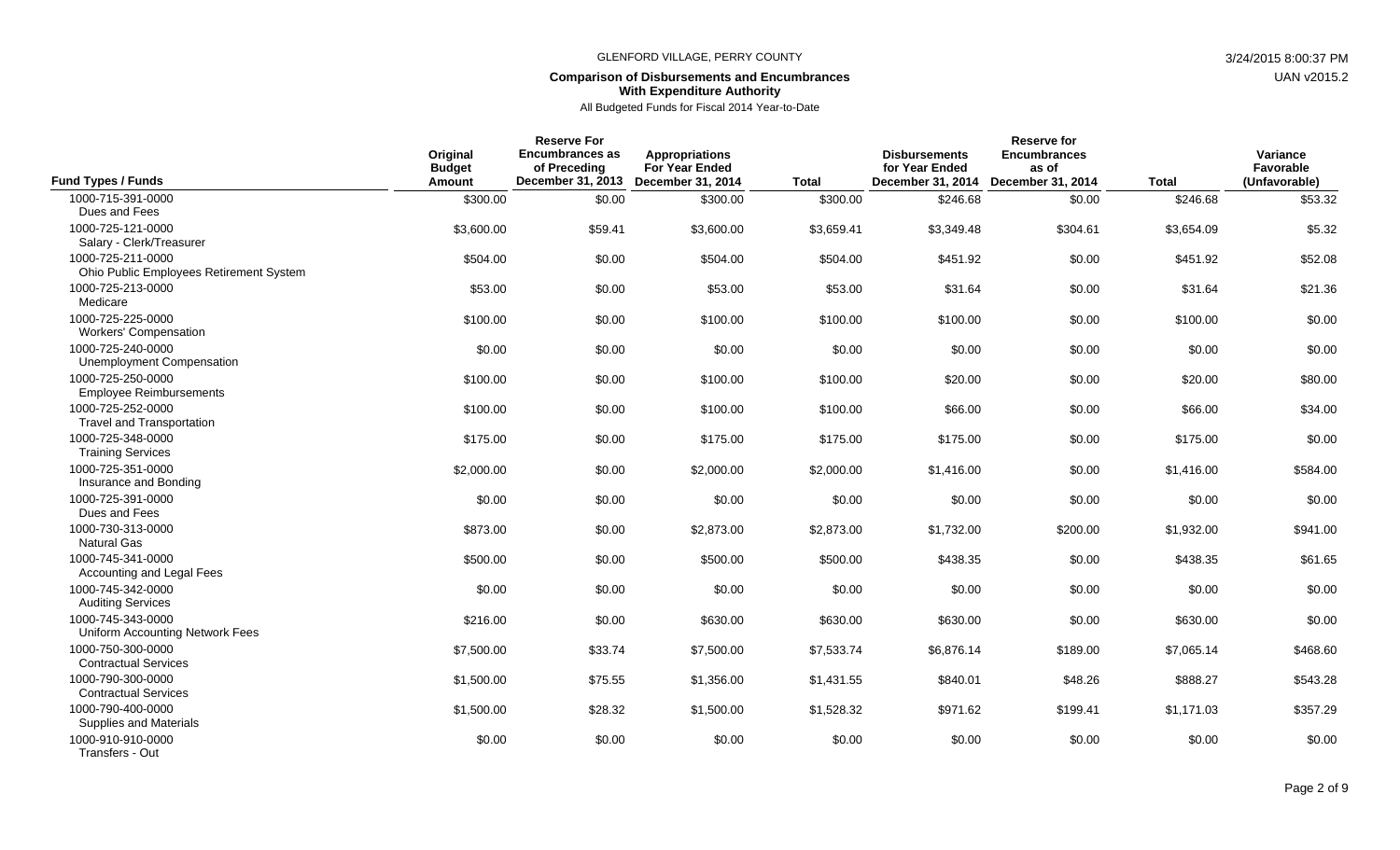# **Comparison of Disbursements and Encumbrances With Expenditure Authority**

| <b>Fund Types / Funds</b>                                          | Original<br><b>Budget</b><br>Amount | <b>Reserve For</b><br><b>Encumbrances as</b><br>of Preceding<br>December 31, 2013 | <b>Appropriations</b><br><b>For Year Ended</b><br><b>December 31, 2014</b> | <b>Total</b> | <b>Disbursements</b><br>for Year Ended<br>December 31, 2014 | <b>Reserve for</b><br><b>Encumbrances</b><br>as of<br>December 31, 2014 | <b>Total</b> | Variance<br>Favorable<br>(Unfavorable) |
|--------------------------------------------------------------------|-------------------------------------|-----------------------------------------------------------------------------------|----------------------------------------------------------------------------|--------------|-------------------------------------------------------------|-------------------------------------------------------------------------|--------------|----------------------------------------|
| 1000-930-930-0000                                                  | \$2,000.00                          | \$0.00                                                                            | \$1,130.00                                                                 | \$1,130.00   | \$0.52                                                      | \$0.00                                                                  | \$0.52       | \$1,129.48                             |
| Contingencies<br><b>General Fund Total:</b>                        | \$26,706.40                         | \$292.29                                                                          | \$28,706.40                                                                | \$28,998.69  | \$22,000.79                                                 | \$1,058.17                                                              | \$23,058.96  | \$5,939.73                             |
| <b>General Funds Total:</b>                                        | \$26,706.40                         | \$292.29                                                                          | \$28,706.40                                                                | \$28,998.69  | \$22,000.79                                                 | \$1,058.17                                                              | \$23,058.96  | \$5,939.73                             |
|                                                                    |                                     |                                                                                   |                                                                            |              |                                                             |                                                                         |              |                                        |
| 2000 Special Revenue                                               |                                     |                                                                                   |                                                                            |              |                                                             |                                                                         |              |                                        |
| Street Construction, Maint. and Repair                             |                                     |                                                                                   |                                                                            |              |                                                             |                                                                         |              |                                        |
| 2011-620-300-0000<br><b>Contractual Services</b>                   | \$2,500.00                          | \$45.00                                                                           | \$2,500.00                                                                 | \$2,545.00   | \$441.74                                                    | \$0.00                                                                  | \$441.74     | \$2,103.26                             |
| 2011-620-400-0000<br>Supplies and Materials                        | \$2,000.00                          | \$59.91                                                                           | \$2,000.00                                                                 | \$2,059.91   | \$1,649.28                                                  | \$29.99                                                                 | \$1,679.27   | \$380.64                               |
| 2011-620-430-0000<br>Repairs and Maintenance                       | \$500.00                            | \$0.00                                                                            | \$500.00                                                                   | \$500.00     | \$235.50                                                    | \$0.00                                                                  | \$235.50     | \$264.50                               |
| 2011-620-500-0000<br><b>Capital Outlay</b>                         | \$6,000.00                          | \$0.00                                                                            | \$6,000.00                                                                 | \$6,000.00   | \$0.00                                                      | \$0.00                                                                  | \$0.00       | \$6,000.00                             |
| 2011-630-400-0000<br>Supplies and Materials                        | \$500.00                            | \$0.00                                                                            | \$500.00                                                                   | \$500.00     | \$271.23                                                    | \$30.50                                                                 | \$301.73     | \$198.27                               |
| 2011-730-300-0000<br><b>Contractual Services</b>                   | \$10,000.00                         | \$0.00                                                                            | \$10,000.00                                                                | \$10,000.00  | \$6,035.00                                                  | \$0.00                                                                  | \$6,035.00   | \$3,965.00                             |
| 2011-730-311-0000<br>Electricity                                   | \$3,500.00                          | \$306.85                                                                          | \$3,500.00                                                                 | \$3,806.85   | \$1,718.32                                                  | \$128.65                                                                | \$1,846.97   | \$1,959.88                             |
| 2011-730-352-0000<br><b>Property Insurance Premiums</b>            | \$900.00                            | \$0.00                                                                            | \$900.00                                                                   | \$900.00     | \$900.00                                                    | \$0.00                                                                  | \$900.00     | \$0.00                                 |
| 2011-730-420-0000<br><b>Operating Supplies and Materials</b>       | \$1,500.00                          | \$0.00                                                                            | \$1,500.00                                                                 | \$1,500.00   | \$564.52                                                    | \$37.60                                                                 | \$602.12     | \$897.88                               |
| 2011-730-431-0000<br>Repairs and Maintenance of Buildings and Land | \$1,500.00                          | \$0.00                                                                            | \$1,500.00                                                                 | \$1,500.00   | \$64.00                                                     | \$0.00                                                                  | \$64.00      | \$1,436.00                             |
| 2011-745-342-0000<br><b>Auditing Services</b>                      | \$0.00                              | \$0.00                                                                            | \$0.00                                                                     | \$0.00       | \$0.00                                                      | \$0.00                                                                  | \$0.00       | \$0.00                                 |
| 2011-800-500-0000<br><b>Capital Outlay</b>                         | \$0.00                              | \$0.00                                                                            | \$0.00                                                                     | \$0.00       | \$0.00                                                      | \$0.00                                                                  | \$0.00       | \$0.00                                 |
| Street Construction, Maint. and Repair Fund Total:                 | \$28,900.00                         | \$411.76                                                                          | \$28,900.00                                                                | \$29,311.76  | \$11,879.59                                                 | \$226.74                                                                | \$12,106.33  | \$17,205.43                            |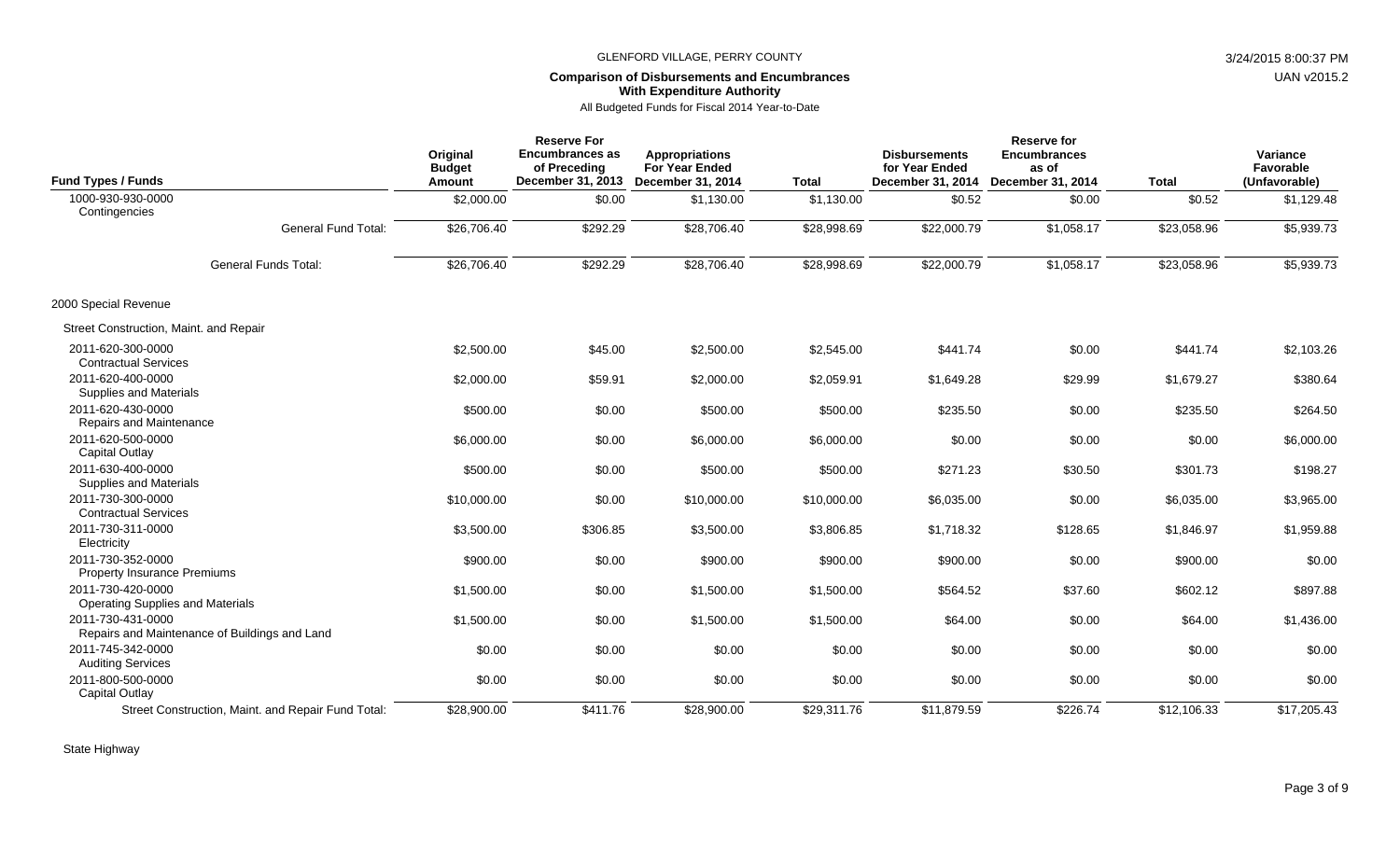#### **Comparison of Disbursements and Encumbrances With Expenditure Authority**

| <b>Fund Types / Funds</b>                                                  | Original<br><b>Budget</b><br>Amount | <b>Reserve For</b><br><b>Encumbrances as</b><br>of Preceding<br>December 31, 2013 | <b>Appropriations</b><br><b>For Year Ended</b><br>December 31, 2014 | <b>Total</b> | <b>Disbursements</b><br>for Year Ended<br>December 31, 2014 | Reserve for<br><b>Encumbrances</b><br>as of<br>December 31, 2014 | <b>Total</b> | Variance<br>Favorable<br>(Unfavorable) |
|----------------------------------------------------------------------------|-------------------------------------|-----------------------------------------------------------------------------------|---------------------------------------------------------------------|--------------|-------------------------------------------------------------|------------------------------------------------------------------|--------------|----------------------------------------|
| 2021-620-300-0000                                                          | \$0.00                              | \$0.00                                                                            | \$0.00                                                              | \$0.00       | \$0.00                                                      | \$0.00                                                           | \$0.00       | \$0.00                                 |
| <b>Contractual Services</b><br>2021-620-400-0000<br>Supplies and Materials | \$0.00                              | \$0.00                                                                            | \$0.00                                                              | \$0.00       | \$0.00                                                      | \$0.00                                                           | \$0.00       | \$0.00                                 |
| 2021-650-311-0000<br>Electricity                                           | \$300.00                            | \$19.04                                                                           | \$300.00                                                            | \$319.04     | \$289.74                                                    | \$29.30                                                          | \$319.04     | \$0.00                                 |
| 2021-670-300-0000<br><b>Contractual Services</b>                           | \$3,000.00                          | \$0.00                                                                            | \$3,000.00                                                          | \$3,000.00   | \$2,235.00                                                  | \$0.00                                                           | \$2,235.00   | \$765.00                               |
| 2021-670-430-0000<br>Repairs and Maintenance                               | \$1,500.00                          | \$0.00                                                                            | \$1,500.00                                                          | \$1,500.00   | \$537.00                                                    | \$0.00                                                           | \$537.00     | \$963.00                               |
| State Highway Fund Total:                                                  | \$4,800.00                          | \$19.04                                                                           | \$4,800.00                                                          | \$4,819.04   | \$3,061.74                                                  | \$29.30                                                          | \$3,091.04   | \$1,728.00                             |
| Parks and Recreation                                                       |                                     |                                                                                   |                                                                     |              |                                                             |                                                                  |              |                                        |
| 2041-730-300-0000<br><b>Contractual Services</b>                           | \$500.00                            | \$0.00                                                                            | \$500.00                                                            | \$500.00     | \$0.00                                                      | \$0.00                                                           | \$0.00       | \$500.00                               |
| 2041-730-311-0000<br>Electricity                                           | \$500.00                            | \$56.31                                                                           | \$500.00                                                            | \$556.31     | \$488.57                                                    | \$47.99                                                          | \$536.56     | \$19.75                                |
| 2041-730-400-0000<br><b>Supplies and Materials</b>                         | \$2,000.00                          | \$0.00                                                                            | \$2,000.00                                                          | \$2,000.00   | \$1,755.54                                                  | \$0.00                                                           | \$1,755.54   | \$244.46                               |
| 2041-730-430-0000<br>Repairs and Maintenance                               | \$2,000.00                          | \$0.00                                                                            | \$2,000.00                                                          | \$2,000.00   | \$276.00                                                    | \$0.00                                                           | \$276.00     | \$1,724.00                             |
| Parks and Recreation Fund Total:                                           | \$5,000.00                          | \$56.31                                                                           | \$5,000.00                                                          | \$5,056.31   | \$2,520.11                                                  | \$47.99                                                          | \$2,568.10   | \$2,488.21                             |
| Special Revenue Funds Total:                                               | \$38,700.00                         | \$487.11                                                                          | \$38,700.00                                                         | \$39,187.11  | \$17.461.44                                                 | \$304.03                                                         | \$17,765.47  | \$21,421.64                            |
| 5000 Enterprise                                                            |                                     |                                                                                   |                                                                     |              |                                                             |                                                                  |              |                                        |
| <b>Water Operating</b>                                                     |                                     |                                                                                   |                                                                     |              |                                                             |                                                                  |              |                                        |
| 5101-531-300-0000<br><b>Contractual Services</b>                           | \$6,600.00                          | \$0.00                                                                            | \$6,600.00                                                          | \$6,600.00   | \$6,050.00                                                  | \$550.00                                                         | \$6,600.00   | \$0.00                                 |
| 5101-531-391-0000<br>Dues and Fees                                         | \$0.00                              | \$0.00                                                                            | \$318.72                                                            | \$318.72     | \$318.72                                                    | \$0.00                                                           | \$318.72     | \$0.00                                 |
| 5101-532-100-0000<br><b>Personal Services</b>                              | \$3,000.00                          | \$39.01                                                                           | \$3,300.00                                                          | \$3,339.01   | \$2,780.42                                                  | \$254.16                                                         | \$3,034.58   | \$304.43                               |
| 5101-532-211-0000<br>Ohio Public Employees Retirement System               | \$420.00                            | \$0.00                                                                            | \$644.00                                                            | \$644.00     | \$447.96                                                    | \$0.00                                                           | \$447.96     | \$196.04                               |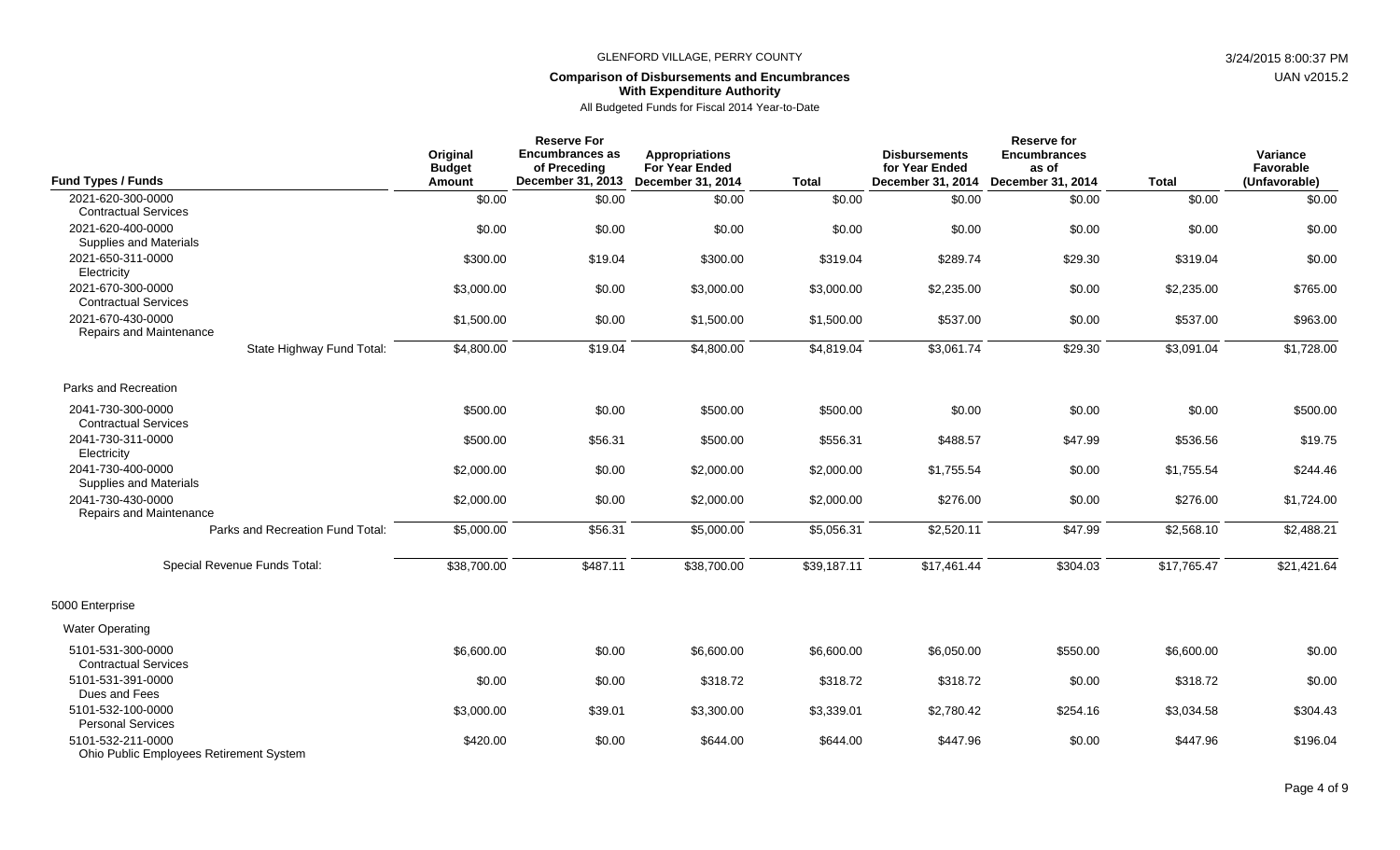### **Comparison of Disbursements and Encumbrances With Expenditure Authority**

| <b>Fund Types / Funds</b>                                       | Original<br><b>Budget</b><br>Amount | <b>Reserve For</b><br><b>Encumbrances as</b><br>of Preceding<br>December 31, 2013 | <b>Appropriations</b><br><b>For Year Ended</b><br><b>December 31, 2014</b> | <b>Total</b> | <b>Disbursements</b><br>for Year Ended<br>December 31, 2014 | Reserve for<br><b>Encumbrances</b><br>as of<br><b>December 31, 2014</b> | <b>Total</b> | Variance<br>Favorable<br>(Unfavorable) |
|-----------------------------------------------------------------|-------------------------------------|-----------------------------------------------------------------------------------|----------------------------------------------------------------------------|--------------|-------------------------------------------------------------|-------------------------------------------------------------------------|--------------|----------------------------------------|
| 5101-532-213-0000                                               | \$50.00                             | \$0.00                                                                            | \$50.00                                                                    | \$50.00      | \$26.42                                                     | \$0.00                                                                  | \$26.42      | \$23.58                                |
| Medicare<br>5101-532-225-0000<br><b>Workers' Compensation</b>   | \$0.00                              | \$0.00                                                                            | \$0.00                                                                     | \$0.00       | \$0.00                                                      | \$0.00                                                                  | \$0.00       | \$0.00                                 |
| 5101-532-240-0000<br>Unemployment Compensation                  | \$0.00                              | \$0.00                                                                            | \$0.00                                                                     | \$0.00       | \$0.00                                                      | \$0.00                                                                  | \$0.00       | \$0.00                                 |
| 5101-532-252-0000<br><b>Travel and Transportation</b>           | \$200.00                            | \$0.00                                                                            | \$0.00                                                                     | \$0.00       | \$0.00                                                      | \$0.00                                                                  | \$0.00       | \$0.00                                 |
| 5101-532-300-0000<br><b>Contractual Services</b>                | \$1,000.00                          | \$0.00                                                                            | \$450.00                                                                   | \$450.00     | \$450.00                                                    | \$0.00                                                                  | \$450.00     | \$0.00                                 |
| 5101-532-320-0000<br>Communications, Printing and Advertising   | \$1,000.00                          | \$0.00                                                                            | \$907.28                                                                   | \$907.28     | \$0.00                                                      | \$0.00                                                                  | \$0.00       | \$907.28                               |
| 5101-532-321-0000<br>Telephone                                  | \$900.00                            | \$0.00                                                                            | \$900.00                                                                   | \$900.00     | \$867.11                                                    | \$0.00                                                                  | \$867.11     | \$32.89                                |
| 5101-532-322-0000<br>Postage                                    | \$1,000.00                          | \$0.00                                                                            | \$1,000.00                                                                 | \$1,000.00   | \$665.57                                                    | \$8.00                                                                  | \$673.57     | \$326.43                               |
| 5101-532-340-0000<br><b>Professional and Technical Services</b> | \$1,500.00                          | \$0.00                                                                            | \$1,500.00                                                                 | \$1,500.00   | \$0.00                                                      | \$0.00                                                                  | \$0.00       | \$1,500.00                             |
| 5101-532-400-0000<br>Supplies and Materials                     | \$10,000.00                         | \$0.00                                                                            | \$13,000.00                                                                | \$13,000.00  | \$11,842.35                                                 | \$70.51                                                                 | \$11,912.86  | \$1,087.14                             |
| 5101-532-430-0000<br>Repairs and Maintenance                    | \$0.00                              | \$0.00                                                                            | \$0.00                                                                     | \$0.00       | \$0.00                                                      | \$0.00                                                                  | \$0.00       | \$0.00                                 |
| 5101-532-600-0000<br>Other                                      | \$17.52                             | \$0.00                                                                            | \$17.52                                                                    | \$17.52      | \$17.52                                                     | \$0.00                                                                  | \$17.52      | \$0.00                                 |
| 5101-533-300-0000<br><b>Contractual Services</b>                | \$45,000.00                         | \$2,861.73                                                                        | \$42,000.00                                                                | \$44,861.73  | \$26,171.17                                                 | \$2,716.92                                                              | \$28,888.09  | \$15,973.64                            |
| 5101-534-300-0000<br><b>Contractual Services</b>                | \$800.00                            | \$38.90                                                                           | \$800.00                                                                   | \$838.90     | \$227.45                                                    | \$108.95                                                                | \$336.40     | \$502.50                               |
| 5101-535-300-0000<br><b>Contractual Services</b>                | \$3,000.00                          | \$0.00                                                                            | \$3,000.00                                                                 | \$3,000.00   | \$884.45                                                    | \$0.00                                                                  | \$884.45     | \$2,115.55                             |
| 5101-535-311-0000<br>Electricity                                | \$3,000.00                          | \$0.00                                                                            | \$3,000.00                                                                 | \$3,000.00   | \$2,185.25                                                  | \$378.64                                                                | \$2,563.89   | \$436.11                               |
| 5101-535-400-0000<br>Supplies and Materials                     | \$10,000.00                         | \$0.00                                                                            | \$10,000.00                                                                | \$10,000.00  | \$6,357.83                                                  | \$0.00                                                                  | \$6,357.83   | \$3,642.17                             |
| 5101-535-430-0000<br>Repairs and Maintenance                    | \$7,000.00                          | \$0.00                                                                            | \$7,000.00                                                                 | \$7,000.00   | \$420.00                                                    | \$0.00                                                                  | \$420.00     | \$6,580.00                             |
| 5101-539-300-0000<br><b>Contractual Services</b>                | \$2,000.00                          | \$0.00                                                                            | \$2,000.00                                                                 | \$2,000.00   | \$1,391.04                                                  | \$0.00                                                                  | \$1,391.04   | \$608.96                               |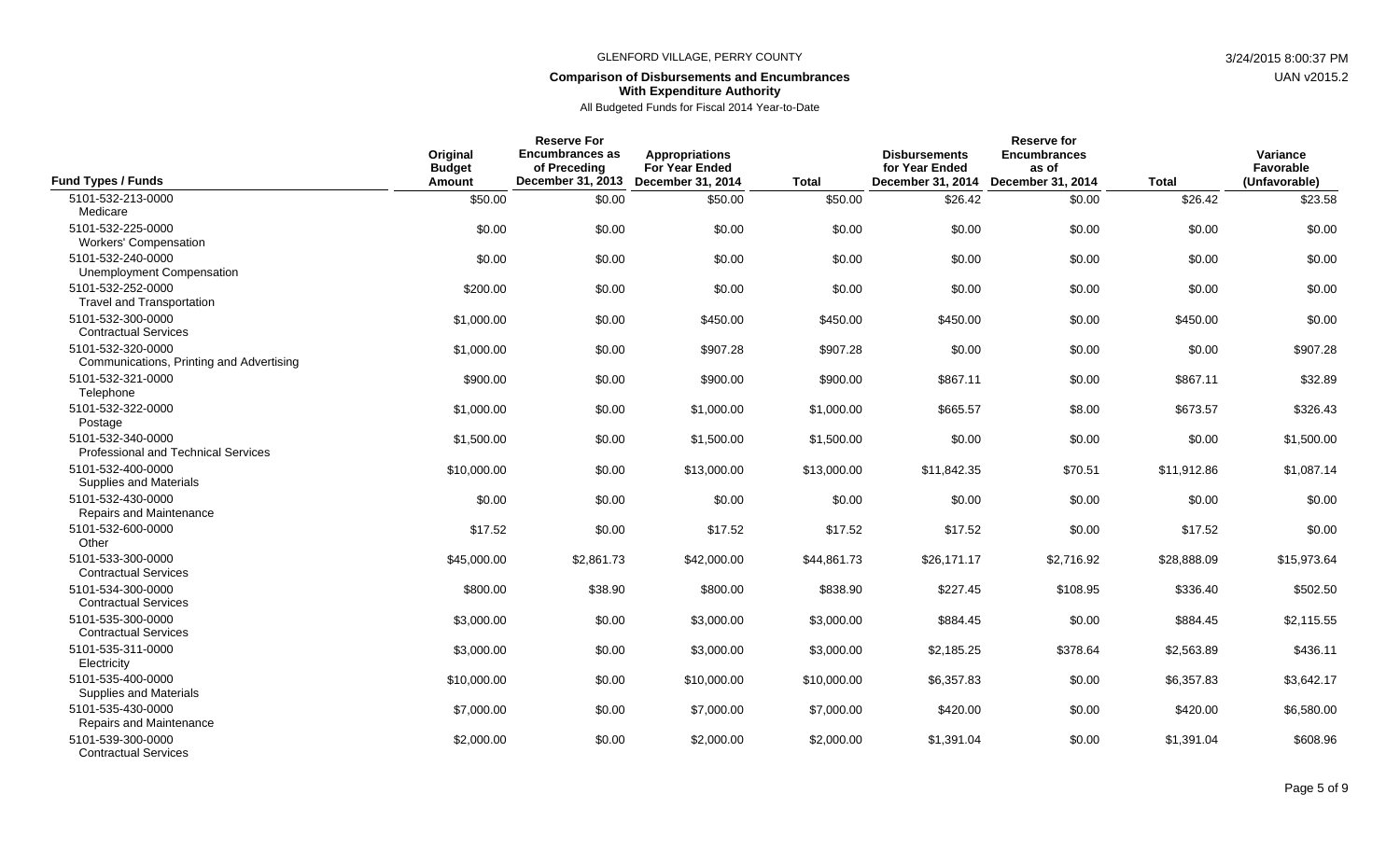### **Comparison of Disbursements and Encumbrances With Expenditure Authority**

| <b>Fund Types / Funds</b>                                    | Original<br><b>Budget</b><br><b>Amount</b> | <b>Reserve For</b><br><b>Encumbrances as</b><br>of Preceding<br>December 31, 2013 | <b>Appropriations</b><br><b>For Year Ended</b><br>December 31, 2014 | <b>Total</b> | <b>Disbursements</b><br>for Year Ended<br>December 31, 2014 | Reserve for<br><b>Encumbrances</b><br>as of<br>December 31, 2014 | <b>Total</b> | Variance<br>Favorable<br>(Unfavorable) |
|--------------------------------------------------------------|--------------------------------------------|-----------------------------------------------------------------------------------|---------------------------------------------------------------------|--------------|-------------------------------------------------------------|------------------------------------------------------------------|--------------|----------------------------------------|
| 5101-539-311-0000                                            | \$900.97                                   | \$359.81                                                                          | \$900.97                                                            | \$1,260.78   | \$1,260.78                                                  | \$0.00                                                           | \$1,260.78   | \$0.00                                 |
| Electricity<br>5101-539-351-0000<br>Insurance and Bonding    | \$1,000.00                                 | \$0.00                                                                            | \$1,000.00                                                          | \$1,000.00   | \$1,000.00                                                  | \$0.00                                                           | \$1,000.00   | \$0.00                                 |
| 5101-539-400-0000<br>Supplies and Materials                  | \$1,000.00                                 | \$4,359.00                                                                        | \$1,000.00                                                          | \$5,359.00   | \$4,393.48                                                  | \$0.00                                                           | \$4,393.48   | \$965.52                               |
| 5101-539-430-0000<br>Repairs and Maintenance                 | \$1,000.00                                 | \$0.00                                                                            | \$1,000.00                                                          | \$1,000.00   | \$0.00                                                      | \$0.00                                                           | \$0.00       | \$1,000.00                             |
| 5101-745-341-0000<br>Accounting and Legal Fees               | \$0.00                                     | \$0.00                                                                            | \$0.00                                                              | \$0.00       | \$0.00                                                      | \$0.00                                                           | \$0.00       | \$0.00                                 |
| 5101-800-590-0000<br>Other - Capital Outlay                  | \$0.00                                     | \$0.00                                                                            | \$0.00                                                              | \$0.00       | \$0.00                                                      | \$0.00                                                           | \$0.00       | \$0.00                                 |
| 5101-850-710-0000<br>Principal                               | \$9,000.00                                 | \$0.00                                                                            | \$8,828.97                                                          | \$8,828.97   | \$8,682.17                                                  | \$0.00                                                           | \$8,682.17   | \$146.80                               |
| 5101-850-720-0000<br>Interest                                | \$1,000.00                                 | \$0.00                                                                            | \$1,171.03                                                          | \$1,171.03   | \$1,171.03                                                  | \$0.00                                                           | \$1,171.03   | \$0.00                                 |
| 5101-850-790-0000<br>Other - Debt Service                    | \$8,500.00                                 | \$0.00                                                                            | \$8,500.00                                                          | \$8,500.00   | \$8,289.27                                                  | \$210.73                                                         | \$8,500.00   | \$0.00                                 |
| Water Operating Fund Total:                                  | \$118,888.49                               | \$7,658.45                                                                        | \$118,888.49                                                        | \$126,546.94 | \$85,899.99                                                 | \$4,297.91                                                       | \$90,197.90  | \$36,349.04                            |
| Sewer Operating                                              |                                            |                                                                                   |                                                                     |              |                                                             |                                                                  |              |                                        |
| 5201-541-300-0000<br><b>Contractual Services</b>             | \$30,000.00                                | \$0.00                                                                            | \$28,800.00                                                         | \$28,800.00  | \$28,706.05                                                 | \$0.00                                                           | \$28,706.05  | \$93.95                                |
| 5201-541-310-0000<br><b>Utilities</b>                        | \$0.00                                     | \$0.00                                                                            | \$0.00                                                              | \$0.00       | \$0.00                                                      | \$0.00                                                           | \$0.00       | \$0.00                                 |
| 5201-541-392-0000<br><b>Buildings and Other Structures</b>   | \$0.00                                     | \$0.00                                                                            | \$0.00                                                              | \$0.00       | \$0.00                                                      | \$0.00                                                           | \$0.00       | \$0.00                                 |
| 5201-541-400-0000<br>Supplies and Materials                  | \$0.00                                     | \$0.00                                                                            | \$0.00                                                              | \$0.00       | \$0.00                                                      | \$0.00                                                           | \$0.00       | \$0.00                                 |
| 5201-541-430-0000<br>Repairs and Maintenance                 | \$0.00                                     | \$0.00                                                                            | \$0.00                                                              | \$0.00       | \$0.00                                                      | \$0.00                                                           | \$0.00       | \$0.00                                 |
| 5201-542-100-0000<br><b>Personal Services</b>                | \$3,000.00                                 | \$23.27                                                                           | \$3,000.00                                                          | \$3,023.27   | \$2,764.68                                                  | \$254.16                                                         | \$3,018.84   | \$4.43                                 |
| 5201-542-211-0000<br>Ohio Public Employees Retirement System | \$420.00                                   | \$0.00                                                                            | \$448.00                                                            | \$448.00     | \$447.96                                                    | \$0.00                                                           | \$447.96     | \$0.04                                 |
| 5201-542-213-0000<br>Medicare                                | \$50.00                                    | \$0.00                                                                            | \$50.00                                                             | \$50.00      | \$26.42                                                     | \$0.00                                                           | \$26.42      | \$23.58                                |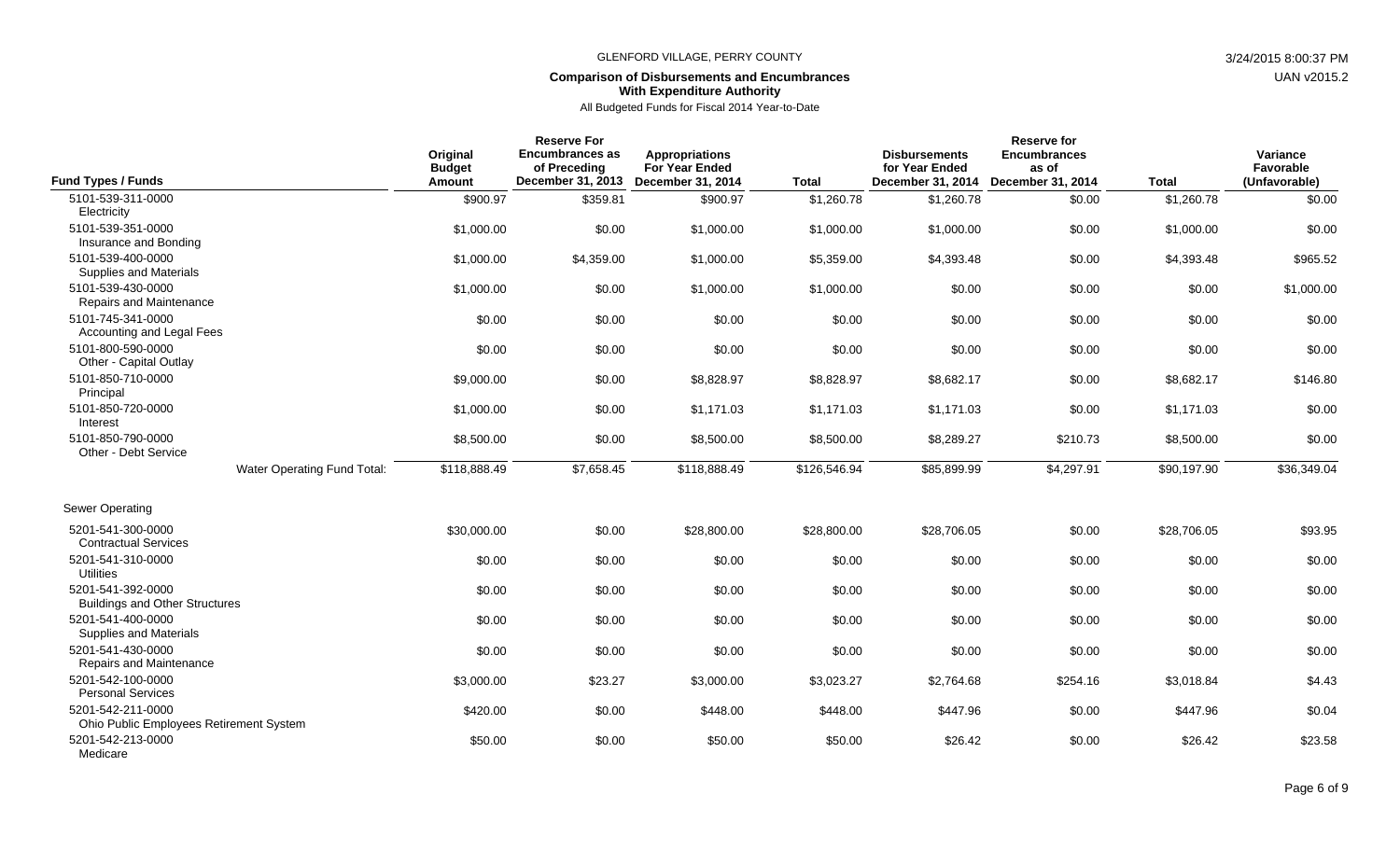### **Comparison of Disbursements and Encumbrances With Expenditure Authority**

All Budgeted Funds for Fiscal 2014 Year-to-Date

| <b>Fund Types / Funds</b>                                     | Original<br><b>Budget</b><br>Amount | <b>Reserve For</b><br><b>Encumbrances as</b><br>of Preceding<br>December 31, 2013 | <b>Appropriations</b><br><b>For Year Ended</b><br><b>December 31, 2014</b> | <b>Total</b> | <b>Disbursements</b><br>for Year Ended<br>December 31, 2014 | <b>Reserve for</b><br><b>Encumbrances</b><br>as of<br>December 31, 2014 | <b>Total</b> | Variance<br>Favorable<br>(Unfavorable) |
|---------------------------------------------------------------|-------------------------------------|-----------------------------------------------------------------------------------|----------------------------------------------------------------------------|--------------|-------------------------------------------------------------|-------------------------------------------------------------------------|--------------|----------------------------------------|
| 5201-542-225-0000                                             | \$0.00                              | \$0.00                                                                            | \$0.00                                                                     | \$0.00       | \$0.00                                                      | \$0.00                                                                  | \$0.00       | \$0.00                                 |
| <b>Workers' Compensation</b>                                  |                                     |                                                                                   |                                                                            |              |                                                             |                                                                         |              |                                        |
| 5201-542-240-0000<br><b>Unemployment Compensation</b>         | \$0.00                              | \$0.00                                                                            | \$0.00                                                                     | \$0.00       | \$0.00                                                      | \$0.00                                                                  | \$0.00       | \$0.00                                 |
| 5201-542-250-0000<br><b>Employee Reimbursements</b>           | \$0.00                              | \$0.00                                                                            | \$0.00                                                                     | \$0.00       | \$0.00                                                      | \$0.00                                                                  | \$0.00       | \$0.00                                 |
| 5201-542-252-0000<br><b>Travel and Transportation</b>         | \$0.00                              | \$0.00                                                                            | \$0.00                                                                     | \$0.00       | \$0.00                                                      | \$0.00                                                                  | \$0.00       | \$0.00                                 |
| 5201-542-300-0000<br><b>Contractual Services</b>              | \$0.00                              | \$0.00                                                                            | \$0.00                                                                     | \$0.00       | \$0.00                                                      | \$0.00                                                                  | \$0.00       | \$0.00                                 |
| 5201-542-321-0000<br>Telephone                                | \$0.00                              | \$0.00                                                                            | \$0.00                                                                     | \$0.00       | \$0.00                                                      | \$0.00                                                                  | \$0.00       | \$0.00                                 |
| 5201-542-322-0000<br>Postage                                  | \$0.00                              | \$0.00                                                                            | \$0.00                                                                     | \$0.00       | \$0.00                                                      | \$0.00                                                                  | \$0.00       | \$0.00                                 |
| 5201-542-350-0000<br>Insurance and Bonding Services           | \$0.00                              | \$0.00                                                                            | \$0.00                                                                     | \$0.00       | \$0.00                                                      | \$0.00                                                                  | \$0.00       | \$0.00                                 |
| 5201-542-391-0000<br>Dues and Fees                            | \$500.00                            | \$0.00                                                                            | \$472.00                                                                   | \$472.00     | \$435.00                                                    | \$0.00                                                                  | \$435.00     | \$37.00                                |
| 5201-542-400-0000<br>Supplies and Materials                   | \$2,000.00                          | \$0.00                                                                            | \$3,200.00                                                                 | \$3,200.00   | \$2,909.99                                                  | \$0.00                                                                  | \$2,909.99   | \$290.01                               |
| 5201-543-300-0000<br><b>Contractual Services</b>              | \$0.00                              | \$0.00                                                                            | \$0.00                                                                     | \$0.00       | \$0.00                                                      | \$0.00                                                                  | \$0.00       | \$0.00                                 |
| 5201-543-310-0000<br><b>Utilities</b>                         | \$0.00                              | \$0.00                                                                            | \$0.00                                                                     | \$0.00       | \$0.00                                                      | \$0.00                                                                  | \$0.00       | \$0.00                                 |
| 5201-543-320-0000<br>Communications, Printing and Advertising | \$0.00                              | \$0.00                                                                            | \$0.00                                                                     | \$0.00       | \$0.00                                                      | \$0.00                                                                  | \$0.00       | \$0.00                                 |
| 5201-543-340-0000<br>Professional and Technical Services      | \$0.00                              | \$0.00                                                                            | \$0.00                                                                     | \$0.00       | \$0.00                                                      | \$0.00                                                                  | \$0.00       | \$0.00                                 |
| 5201-543-350-0000<br>Insurance and Bonding Services           | \$0.00                              | \$0.00                                                                            | \$0.00                                                                     | \$0.00       | \$0.00                                                      | \$0.00                                                                  | \$0.00       | \$0.00                                 |
| 5201-543-390-0000<br><b>Other Contractual Services</b>        | \$0.00                              | \$0.00                                                                            | \$0.00                                                                     | \$0.00       | \$0.00                                                      | \$0.00                                                                  | \$0.00       | \$0.00                                 |
| 5201-543-400-0000<br>Supplies and Materials                   | \$0.00                              | \$0.00                                                                            | \$0.00                                                                     | \$0.00       | \$0.00                                                      | \$0.00                                                                  | \$0.00       | \$0.00                                 |
| 5201-543-430-0000<br>Repairs and Maintenance                  | \$0.00                              | \$0.00                                                                            | \$0.00                                                                     | \$0.00       | \$0.00                                                      | \$0.00                                                                  | \$0.00       | \$0.00                                 |
| 5201-549-300-0000<br><b>Contractual Services</b>              | \$0.00                              | \$0.00                                                                            | \$0.00                                                                     | \$0.00       | \$0.00                                                      | \$0.00                                                                  | \$0.00       | \$0.00                                 |

Page 7 of 9

UAN v2015.2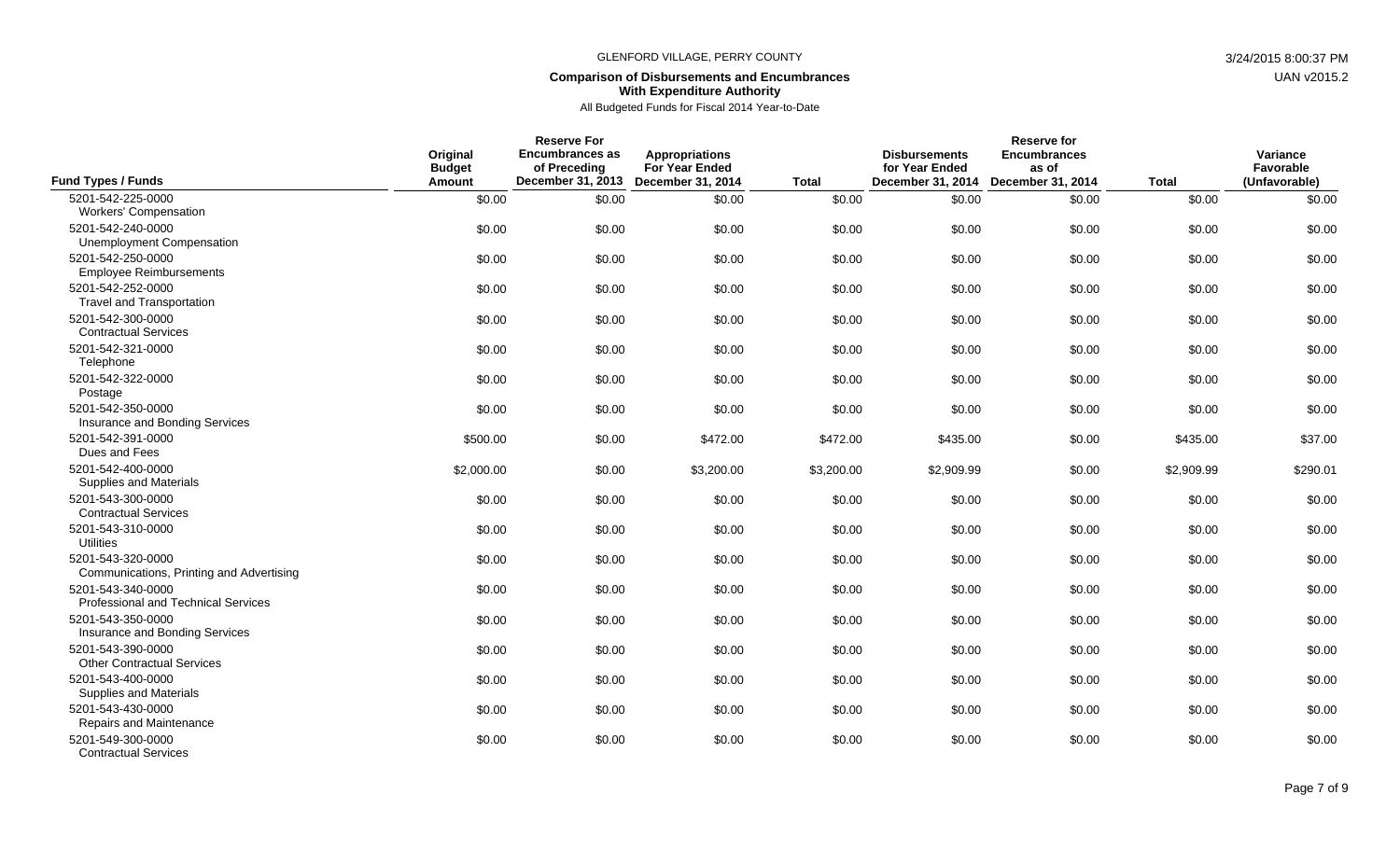#### **Comparison of Disbursements and Encumbrances With Expenditure Authority**

All Budgeted Funds for Fiscal 2014 Year-to-Date

| <b>Fund Types / Funds</b>                                              | Original<br><b>Budget</b><br>Amount | <b>Reserve For</b><br><b>Encumbrances as</b><br>of Preceding<br>December 31, 2013 | <b>Appropriations</b><br><b>For Year Ended</b><br><b>December 31, 2014</b> | <b>Total</b>   | <b>Disbursements</b><br>for Year Ended<br>December 31, 2014 | <b>Reserve for</b><br><b>Encumbrances</b><br>as of<br><b>December 31, 2014</b> | <b>Total</b>   | Variance<br>Favorable<br>(Unfavorable) |
|------------------------------------------------------------------------|-------------------------------------|-----------------------------------------------------------------------------------|----------------------------------------------------------------------------|----------------|-------------------------------------------------------------|--------------------------------------------------------------------------------|----------------|----------------------------------------|
| 5201-549-400-0000                                                      | \$0.00                              | \$0.00                                                                            | \$0.00                                                                     | \$0.00         | \$0.00                                                      | \$0.00                                                                         | \$0.00         | \$0.00                                 |
| Supplies and Materials<br>5201-549-430-0000<br>Repairs and Maintenance | \$0.00                              | \$0.00                                                                            | \$0.00                                                                     | \$0.00         | \$0.00                                                      | \$0.00                                                                         | \$0.00         | \$0.00                                 |
| 5201-745-342-0000<br><b>Auditing Services</b>                          | \$0.00                              | \$0.00                                                                            | \$0.00                                                                     | \$0.00         | \$0.00                                                      | \$0.00                                                                         | \$0.00         | \$0.00                                 |
| 5201-800-500-0000<br>Capital Outlay                                    | \$0.00                              | \$0.00                                                                            | \$0.00                                                                     | \$0.00         | \$0.00                                                      | \$0.00                                                                         | \$0.00         | \$0.00                                 |
| 5201-800-510-0000<br>Land and Land Improvements                        | \$0.00                              | \$0.00                                                                            | \$0.00                                                                     | \$0.00         | \$0.00                                                      | \$0.00                                                                         | \$0.00         | \$0.00                                 |
| 5201-800-520-0000<br>Equipment                                         | \$0.00                              | \$0.00                                                                            | \$0.00                                                                     | \$0.00         | \$0.00                                                      | \$0.00                                                                         | \$0.00         | \$0.00                                 |
| 5201-800-530-0000<br><b>Buildings and Other Structures</b>             | \$0.00                              | \$0.00                                                                            | \$0.00                                                                     | \$0.00         | \$0.00                                                      | \$0.00                                                                         | \$0.00         | \$0.00                                 |
| Sewer Operating Fund Total:                                            | \$35,970.00                         | \$23.27                                                                           | \$35,970.00                                                                | \$35,993.27    | \$35,290.10                                                 | \$254.16                                                                       | \$35,544.26    | \$449.01                               |
| Enterprise Improvement                                                 |                                     |                                                                                   |                                                                            |                |                                                             |                                                                                |                |                                        |
| 5701-800-500-0000<br>Capital Outlay                                    | \$1,650,000.00                      | \$0.00                                                                            | \$1,650,000.00                                                             | \$1,650,000.00 | \$1,038,399.59                                              | \$0.00                                                                         | \$1,038,399.59 | \$611,600.41                           |
| 5701-800-600-0000<br>Other                                             | \$0.00                              | \$0.00                                                                            | \$0.00                                                                     | \$0.00         | \$0.00                                                      | \$0.00                                                                         | \$0.00         | \$0.00                                 |
| 5701-850-710-0000<br>Principal                                         | \$0.00                              | \$0.00                                                                            | \$0.00                                                                     | \$0.00         | \$0.00                                                      | \$0.00                                                                         | \$0.00         | \$0.00                                 |
| 5701-850-720-0000<br>Interest                                          | \$0.00                              | \$0.00                                                                            | \$0.00                                                                     | \$0.00         | \$0.00                                                      | \$0.00                                                                         | \$0.00         | \$0.00                                 |
| 5701-850-730-0000<br>Discount on Debt                                  | \$0.00                              | \$0.00                                                                            | \$0.00                                                                     | \$0.00         | \$0.00                                                      | \$0.00                                                                         | \$0.00         | \$0.00                                 |
| 5701-850-790-0000<br>Other - Debt Service                              | \$0.00                              | \$0.00                                                                            | \$0.00                                                                     | \$0.00         | \$0.00                                                      | \$0.00                                                                         | \$0.00         | \$0.00                                 |
| Enterprise Improvement Fund Total:                                     | \$1,650,000.00                      | \$0.00                                                                            | \$1,650,000.00                                                             | \$1,650,000.00 | \$1,038,399.59                                              | \$0.00                                                                         | \$1,038,399.59 | \$611,600.41                           |
| <b>Enterprise Funds Total:</b>                                         | \$1,804,858.49                      | \$7,681.72                                                                        | \$1,804,858.49                                                             | \$1,812,540.21 | \$1,159,589.68                                              | \$4,552.07                                                                     | \$1,164,141.75 | \$648,398.46                           |
| <b>Report Totals:</b>                                                  | \$1,870,264.89                      | \$8,461.12                                                                        | \$1,872,264.89                                                             | \$1,880,726.01 | \$1,199,051.91                                              | \$5,914.27                                                                     | \$1,204,966.18 | \$675,759.83                           |
|                                                                        |                                     |                                                                                   |                                                                            |                |                                                             |                                                                                |                |                                        |

UAN v2015.2